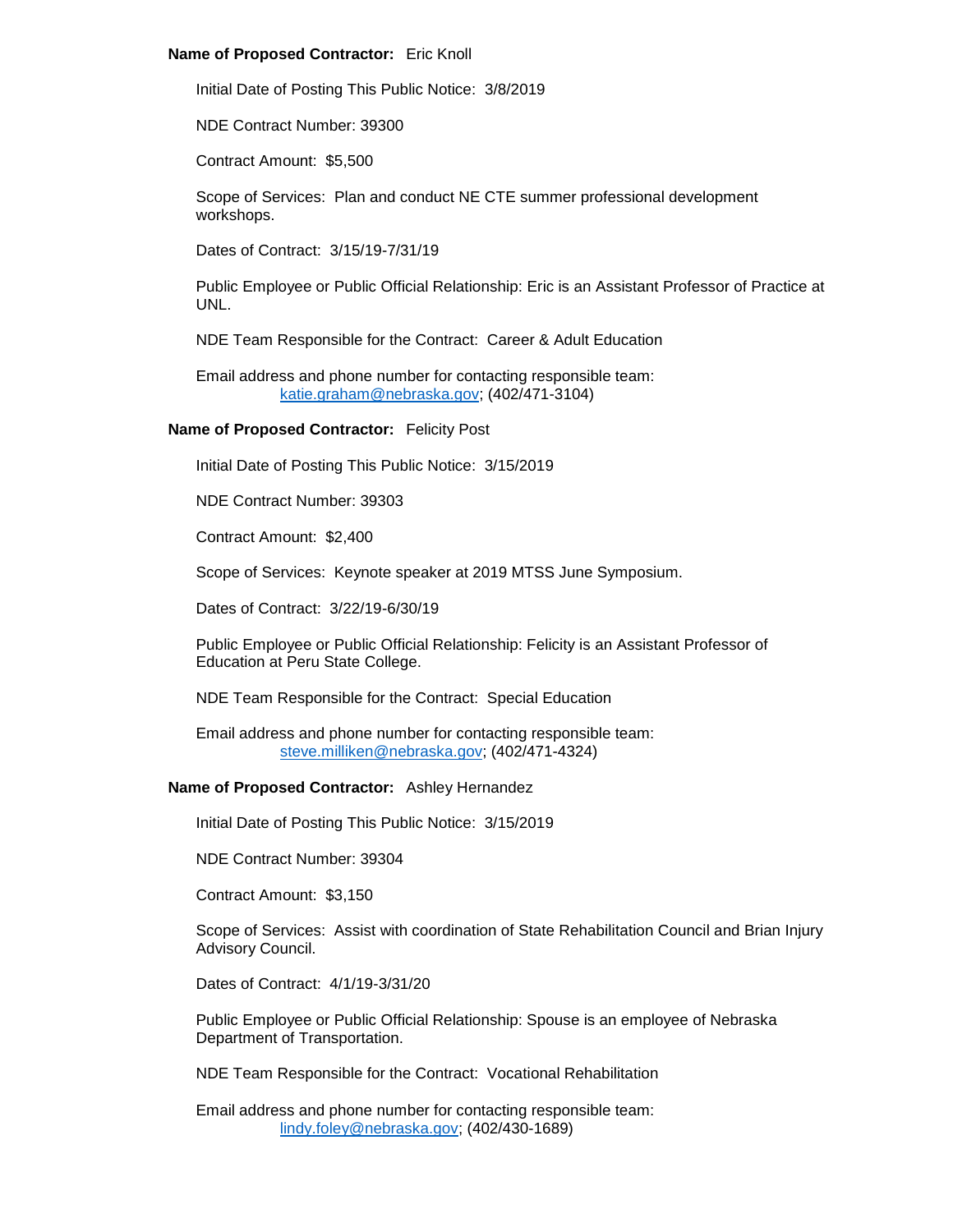## **Name of Proposed Contractor:** Lori Chleborad

Initial Date of Posting This Public Notice: 3/15/2019

NDE Contract Number: 39305

Contract Amount: \$11,000

Scope of Services: Coaching and training services.

Dates of Contract: 4/15/19-4/14/20

Public Employee or Public Official Relationship: Lori is a Project Coordinator at UNL.

NDE Team Responsible for the Contract: Early Childhood

Email address and phone number for contacting responsible team: [melody.hobson@nebraska.gov;](mailto:melody.hobson@nebraska.gov) (402/471-0263)

#### **Name of Proposed Contractor:** Kelly Heineke

Initial Date of Posting This Public Notice: 3/25/2019

NDE Contract Number: 40001

Contract Amount: \$80,589.64

Scope of Services: Development, implementation and improvement of Nebraska's statewide PreK-12 educational leaders support programming.

Dates of Contract: 8/1/19-6/30/20

Public Employee or Public Official Relationship: Spouse is employed by University of Nebraska.

NDE Team Responsible for the Contract: Accountability, Accreditation and Program Approval

Email address and phone number for contacting responsible team: [brad.dirksen@nebraska.gov;](mailto:brad.dirksen@nebraska.gov) (402/471-2405)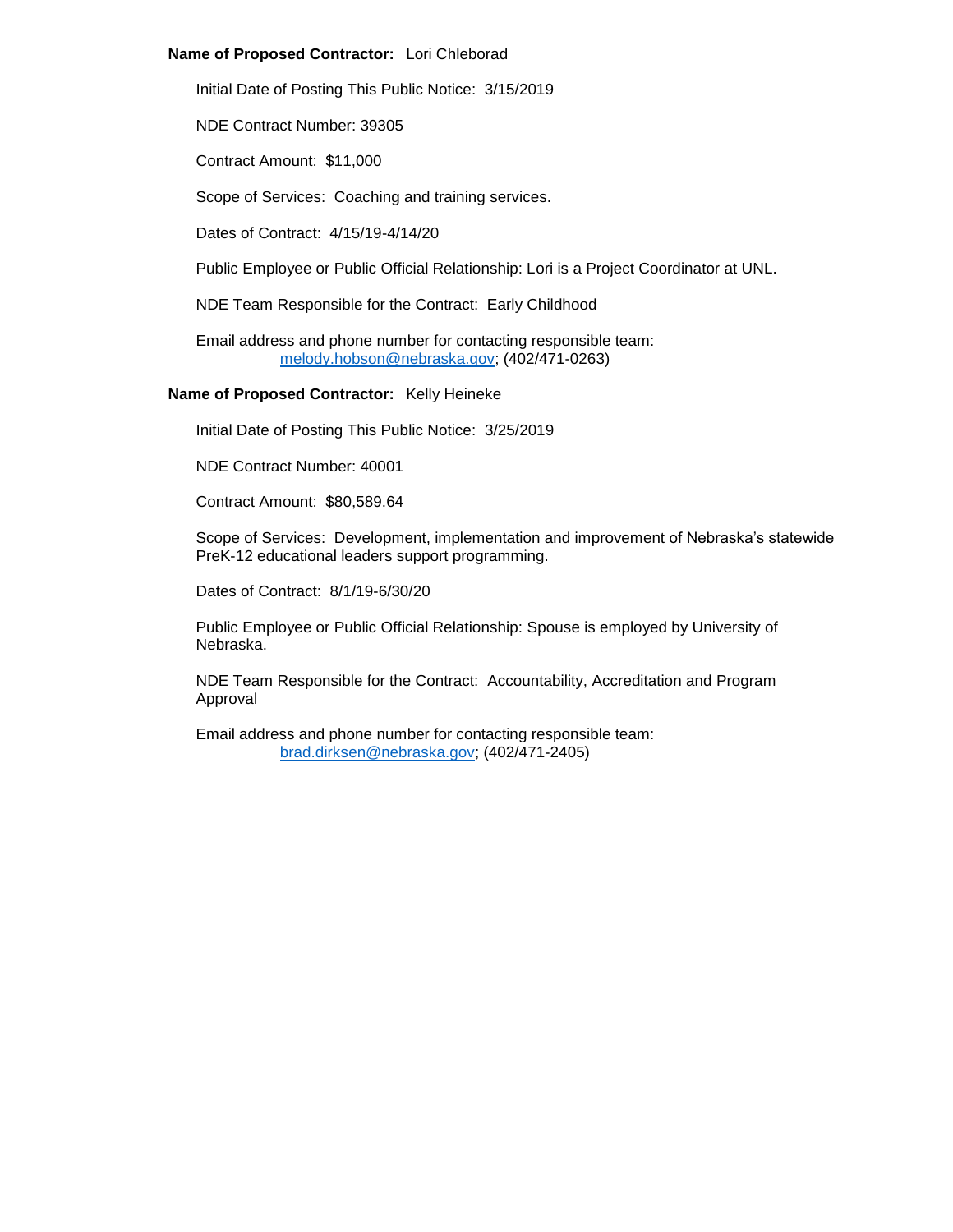#### **Name of Proposed Contractor:** Cedars Youth Services

Initial Date of Posting This Public Notice: 3/26/2019

NDE Contract Number: 39320

Contract Amount: \$11,457

Scope of Services: Provide a summer transition program for up to 25 students with disabilities, age 14-21, enrolled in high school during the 19-20 school year.

Dates of Contract: 4/1/19-7/31/19

Public Employee or Public Official Relationship: Board of Directors are employed by the following:

> Eric Weber, Lincoln Public Schools Shirley Pickens-White, Nebraska Department of Health & Human Services Jill Gradwohl Schroeder, Workman's Compensation Court Administrator

NDE Team Responsible for the Contract: Vocational Rehabilitation

Email address and phone number for contacting responsible team: [lindy.foley@nebraska.gov;](mailto:lindy.foley@nebraska.gov) (402/430-1689)

# **Name of Proposed Contractor:** Phillip White III

Initial Date of Posting This Public Notice: 3/26/2019

NDE Contract Number: 39324

Contract Amount: \$7,763.65

Scope of Services: Assist in researching best practices in school improvement and develop professional development sessions.

Dates of Contract: 4/1/19-9/30/19

Public Employee or Public Official Relationship: Teaching Assistant/Instructor for Undergraduate Courses at UNL.

NDE Team Responsible for the Contract: Accountability, Accreditation and Program Approval

Email address and phone number for contacting responsible team: [brad.dirksen@nebraska.gov;](mailto:brad.dirksen@nebraska.gov) (402/471-2405)